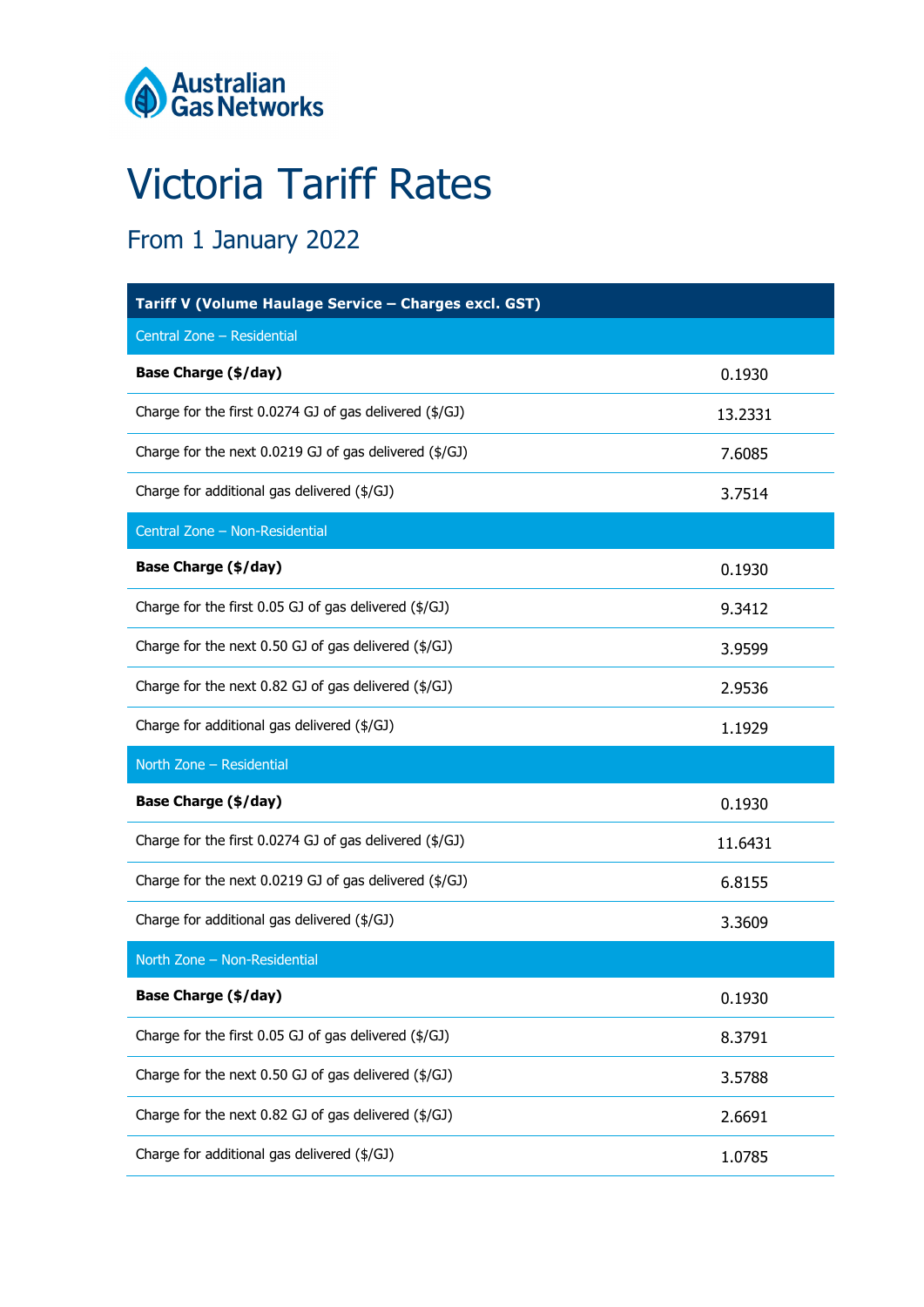

# Victoria Tariff Rates

## From 1 January 2022

| Murray Valley Zone - Residential                                   |         |
|--------------------------------------------------------------------|---------|
| <b>Base Charge (\$/day)</b>                                        | 0.2457  |
| Charge for the first 0.0274 GJ of gas delivered (\$/GJ)            | 10.1367 |
| Charge for the next 0.0219 GJ of gas delivered $(\frac{4}{G})$     | 6.1323  |
| Charge for additional gas delivered (\$/GJ)                        | 3.4455  |
| Murray Valley Zone - Non-Residential                               |         |
| <b>Base Charge (\$/day)</b>                                        | 0.2457  |
| Charge for the first 0.05 GJ of gas delivered (\$/GJ)              | 7.4920  |
| Charge for the next 0.50 GJ of gas delivered (\$/GJ)               | 3.9744  |
| Charge for the next 0.82 GJ of gas delivered (\$/GJ)               | 2.9661  |
| Charge for additional gas delivered (\$/GJ)                        | 1.3427  |
|                                                                    |         |
| Bairnsdale Zone - Residential                                      |         |
| <b>Base Charge (\$/day)</b>                                        | 0.3176  |
| Charge for the first 0.0274 GJ of gas delivered (\$/GJ)            | 21.6053 |
| Charge for the next $0.0219$ GJ of gas delivered ( $\frac{4}{3}$ ) | 12.5664 |
| Charge for additional gas delivered (\$/GJ)                        | 6.2017  |
| Bairnsdale - Non-Residential                                       |         |
| <b>Base Charge (\$/day)</b>                                        | 0.3176  |
| Charge for the first 0.05 GJ of gas delivered (\$/GJ)              | 15.3606 |
| Charge for the next 0.50 GJ of gas delivered (\$/GJ)               | 6.7261  |
| Charge for the next 0.82 GJ of gas delivered (\$/GJ)               | 5.0149  |